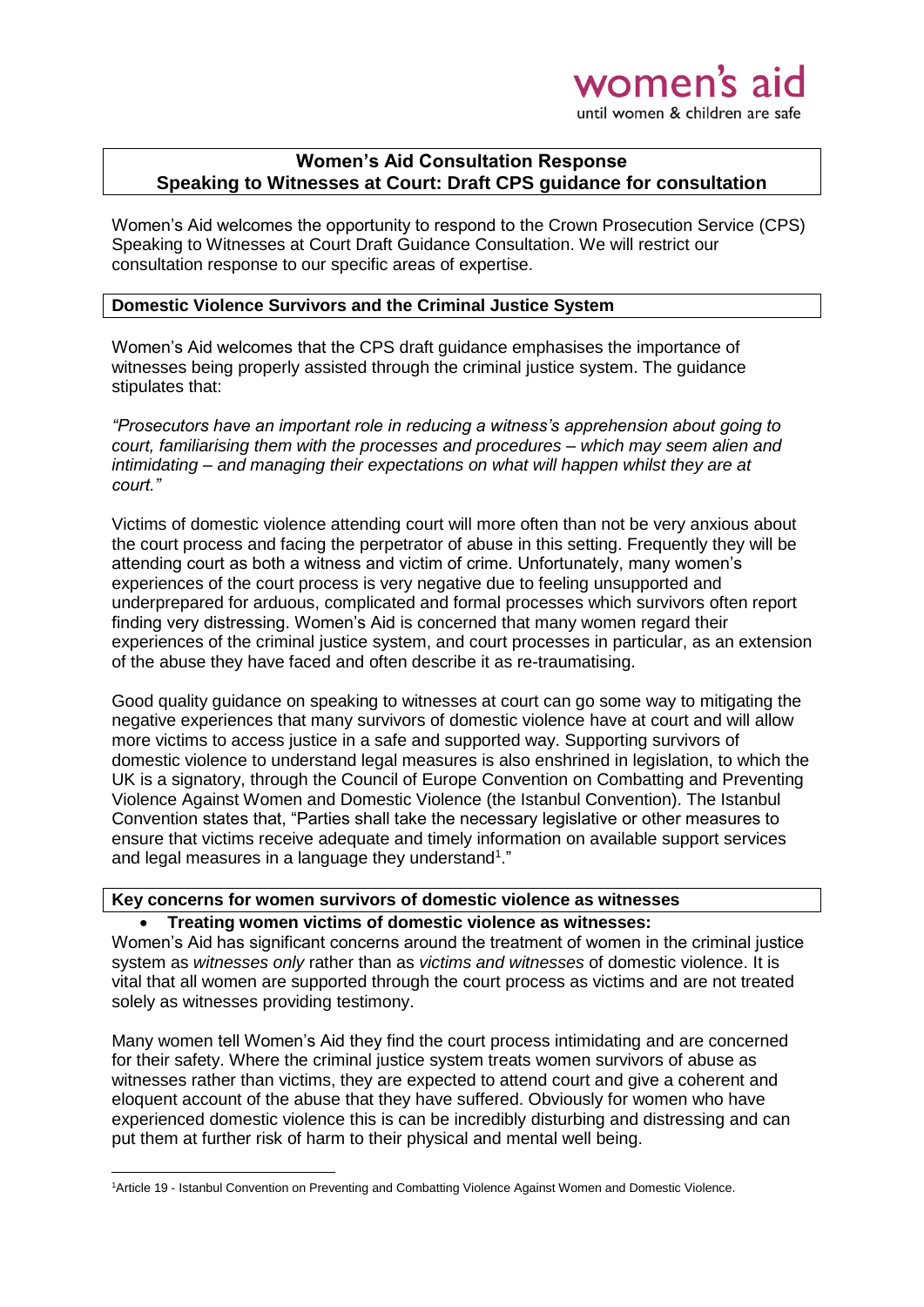**Lack of understanding of the nature and impact of domestic violence and coercive control:**

The All Party Parliamentary Group (APPG) on Domestic and Sexual Violence carried out an Inquiry into women's access to justice in 2012/13<sup>2</sup>. The Inquiry highlighted the lack of understanding that many frontline professionals in the criminal justice system, such as court officials and judges, have on domestic and sexual violence.

Women's Aid is aware that there are still many misconceptions in the justice system about the true nature and impact of domestic violence. The lack of understanding of the complexity of domestic violence is despite attempts by organisation such as Women's Aid and the CPS to dispel myths around domestic violence and the concept of a "perfect victim" or a "perfect witness". Survivors of domestic violence tell us that they feel as if they are often treated with suspicion throughout court proceedings and are subjected to inappropriate questioning that means they have to relive the ordeal they experienced in a public forum.

*"it can be horrific to have to relive the abuse and then be scrutinised, questioned, not believed, not acted upon, no direct support given. It is actually unimaginable unless you have been through something similar" 3*

The CPS has taken a firm stance on tackling domestic violence and the recently updated CPS guidance on domestic violence and abuse is excellent in recognising the impact and nature of coercive control and patterns of abuse. However, the APPG Inquiry found that women still feel that they are re-traumatised throughout the court process and this has to be addressed through greater awareness of the long term impact of domestic violence. Women's Aid welcomes the CPS requirement for all prosecutors to have face-to-face training on domestic violence, in order for this training to be effective it is important that all front-line professionals coming in to contact with victims and witnesses of domestic violence in court receive specialist training.

## **Attrition in domestic violence cases:**

The approach of the criminal justice system and how witnesses and victims are treated has a big impact on attrition. Women victims and witnesses of domestic violence are often left feeling disempowered by the lack of control they feel they have over their involvement with the criminal justice system. Women survivors of domestic violence often explain their experiences of the criminal justice system as victims or witnesses as very stressful and frequently overwhelming, leaving them feeling unsupported and frightened:

*"I felt my needs, my anxieties and my concerns were not important. I felt very disempowered by the process and very let down." 4*

It is essential that victims of domestic violence are kept informed at every stage of criminal justice proceedings, in language they understand, so they feel empowered and supported to participate in the proceedings and in order that they are less likely to disengage from the justice process.

#### **Special measures for witnesses in courts**

Victims of domestic violence attending criminal courts are entitled to special measures to enable them to feel safe and confidence when giving their testimony. It is essential all

**<sup>.</sup>** <sup>2</sup> Hawkins, S and Laxton, C (2013) Women's Access to Justice: From reporting to sentencing. Women's Aid.

 $3$  Ibid.

<sup>4</sup> Ibid.